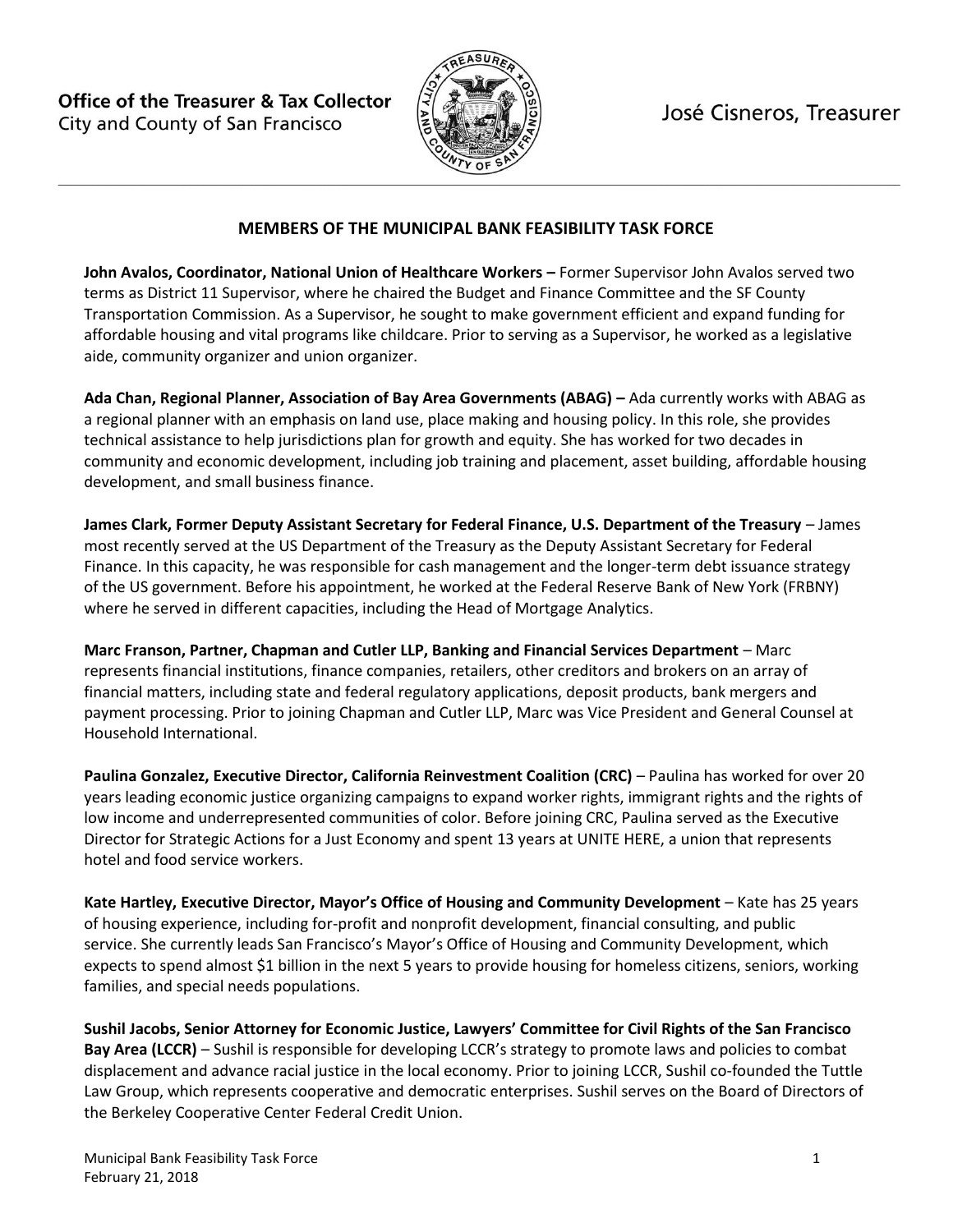**Jim Lazarus, Senior Vice President of Public Policy, San Francisco Chamber of Commerce** – Jim brings a wealth of experience in the public policy arena and a thorough understanding of the City to his role with the Chamber of Commerce. Prior to working with the Chamber, Jim served as a Deputy City Attorney, Executive Deputy Mayor to Mayor Dianne Feinstein, and State Director of Senator Dianne Feinstein's office. He also held senior positions with Mayor Frank Jordan's office, including Chief of Staff.

**Lauren Leimbach, Executive Director, Community Financial Resources (CFR)** – Lauren has over 20 years' experience in the financial services industry, working for Bank of America, the Federal Reserve and Providian Financial. At CFR, she works with community organizations, social service agencies and unions to improve access of low-to-moderate income households to consumer-friendly financial products.

**Ben Mangan, Executive Director, Center for Social Sector Leadership at Berkeley Haas** – Ben has more than 20 of years of experience in social impact leadership and management. Before joining Haas, he was the President, CEO and Co-Founder of EARN, a nonprofit social venture which uses the power of micro-savings and technology to help low-income workers in 16 states across the nation spark new cycles of prosperity.

**Teddy Kỳ-Nam Miller, Economic Equity Director, The Greenlining Institute** – Teddy works with The Greenlining Institute to lead the organization's efforts to build wealth in communities of color, through housing policy, financial empowerment, bank accountability and investment. Previously, he served as a Senior Associate at PolicyLink and as an aide to Congresswoman Barbara Lee.

**Tim Schaefer**, **Deputy Treasurer for Public Finance, California Treasurer John Chiang –** Tim has more than 40 years of experience in the municipal securities industry. Prior to joining the Treasurer's Office, Tim was then-State Controller John Chiang's Senior Finance Advisor. Before entering State service, Tim was the principal owner of Magis Advisors, a public finance consulting firm, and managed the Public Finance Division of Bank of America in San Francisco.

**Nadia Sesay, Executive Director, Office of Community Investment and Infrastructure (OCII)** – Nadia served as interim Executive Director of OCII starting in January 2017 and was appointed Executive Director in October 2017. In this role, she is responsible for economic development of the new Transbay, Mission Bay and Hunters Point Shipyard neighborhoods, which collectively provide over 20,000 new housing units, including approximately 7,000 affordable housing units. Previously, she spent 19 years at the Office of Public Finance, appointed to Director in 2005 by Mayor Newsom.

**Tajel Shah, Chief Assistant Treasurer, Office of Treasurer & Tax Collector (TTX)** – Tajel serves as the Deputy to Treasurer José Cisneros and manages investments, banking, cashiering, budget, solutions management, IT and human resources for TTX. Prior to joining TTX, Tajel managed policy and planning for the Department of Children, Youth and their Families for several years and led global expansion for Organic Inc.

**Kat Taylor, Co-CEO, Beneficial State Bank** – Kat Taylor works in service of restoring social justice and environmental well-being. Kat is active in a variety of social enterprises, public benefit and philanthropic ventures on the West Coast. Currently, she serves as Co-Founder and Co-CEO of Beneficial State Bank, whose mission is to bring beneficial banking to low-income communities in an economically and environmentally sustainable manner.

**Steve Zuckerman, President, Self-Help Federal Credit Union** – Steve led the formation of the Self-Help Federal Credit Union which now has assets over \$1 billion and serves more than 76,000 mostly low-income members through 29 branches. Previously, Steve was a managing director with McCown De Leeuw & Co. (MDC), a private investment firm based in Menlo Park, CA.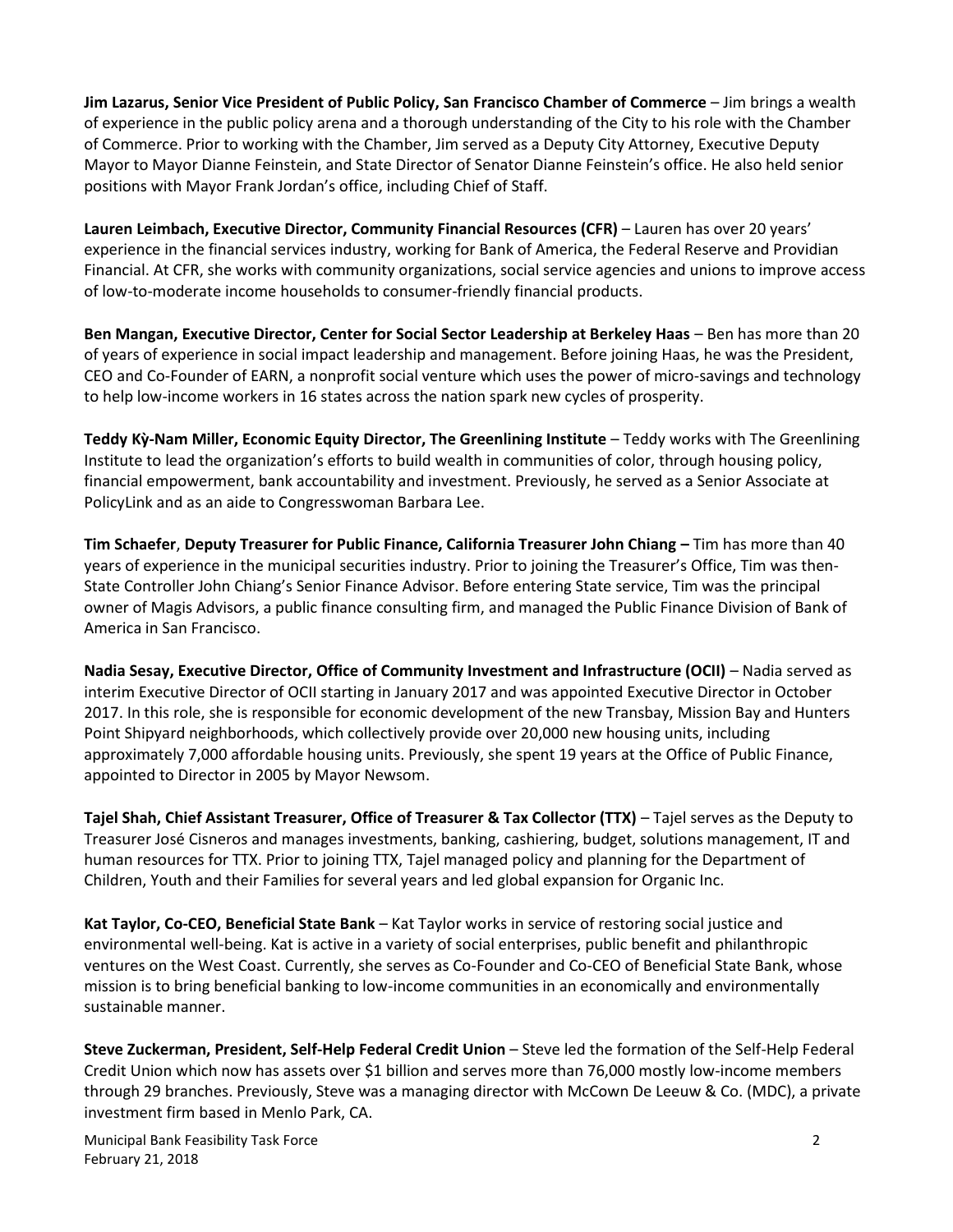**Office of the Treasurer & Tax Collector** City and County of San Francisco



# **BRAINSTORMING EXERCISE**

At the Board of Supervisors' municipal bank hearing, numerous goals for the bank were brought up by the Supervisors and members of the public. Below are the various issues that proponents believe municipal banking could positively impact.

- To determine the best path forward for San Francisco, we must first decide what areas we want to focus on:
	- o Investment in renewable energy
	- o Impact investing
	- o Rights of indigenous communities
	- o Services for un- or underbanked people and communities
	- o Small businesses lending
	- o Reduced reliance on corporate/commercial banks
	- o Affordable housing
	- o Home mortgage lending
	- o Funds for housing development and purchasing buildings
	- o Student loans
	- o Cannabis banking
	- o Homelessness crisis
	- o Changing the banking industry to be aligned with City values
	- o Community-wealth building, particularly in communities of color
	- o Investment in public transit
	- o Divestment from DAPL/firearms/fossil fuels etc.
	- o Sustainable community investment
	- o Anything else?